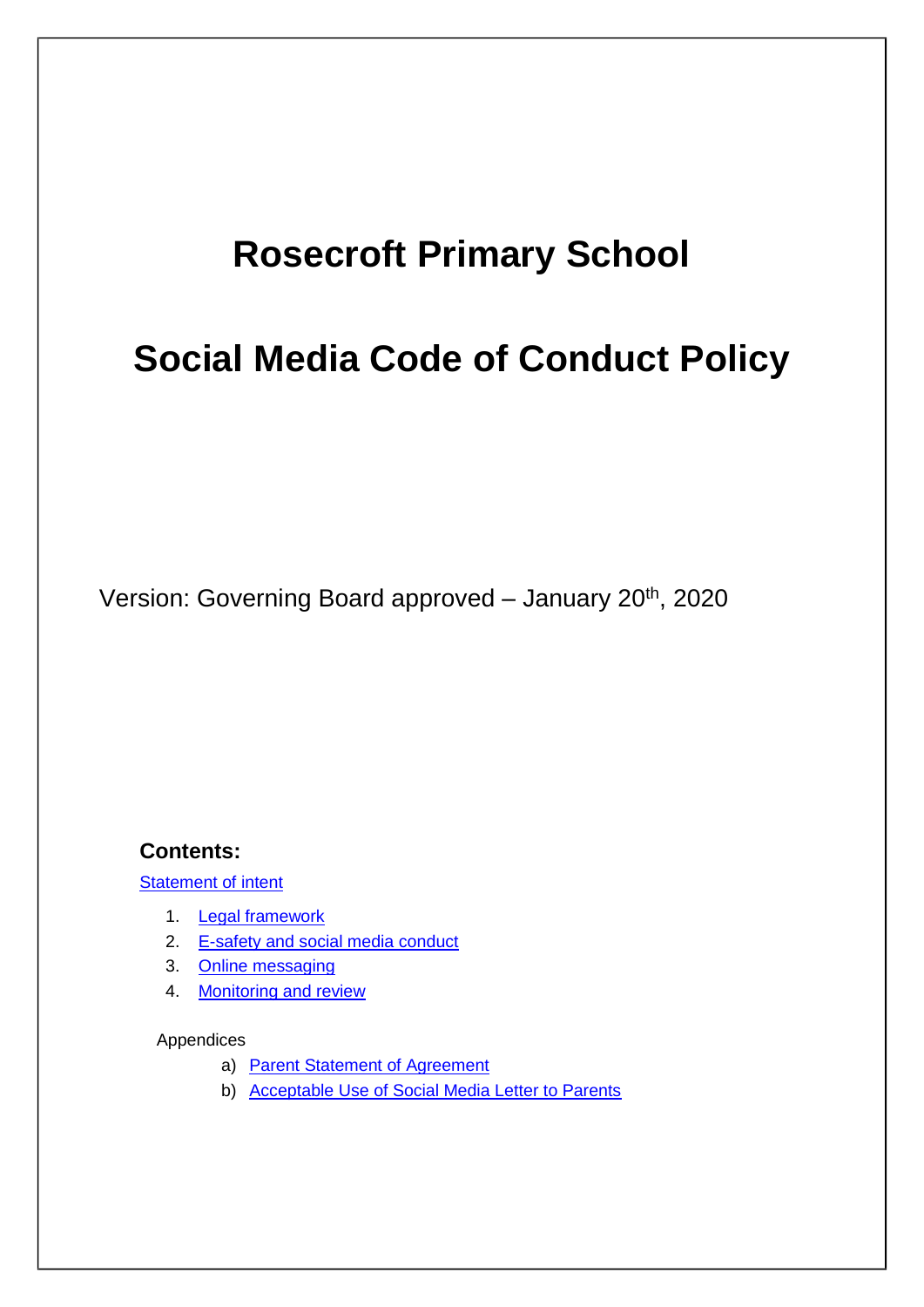## **Statement of intent**

Rosecroft Primary School understands the benefits of using social media; however if misused, the school community can be negatively affected, such as by damaging the school's reputation. This code of conduct sets out clear procedures for how we expect parents to conduct themselves on social media and when using messenger apps, such as WhatsApp.

Signed by:

Headteacher Date:

Chair of governors Date: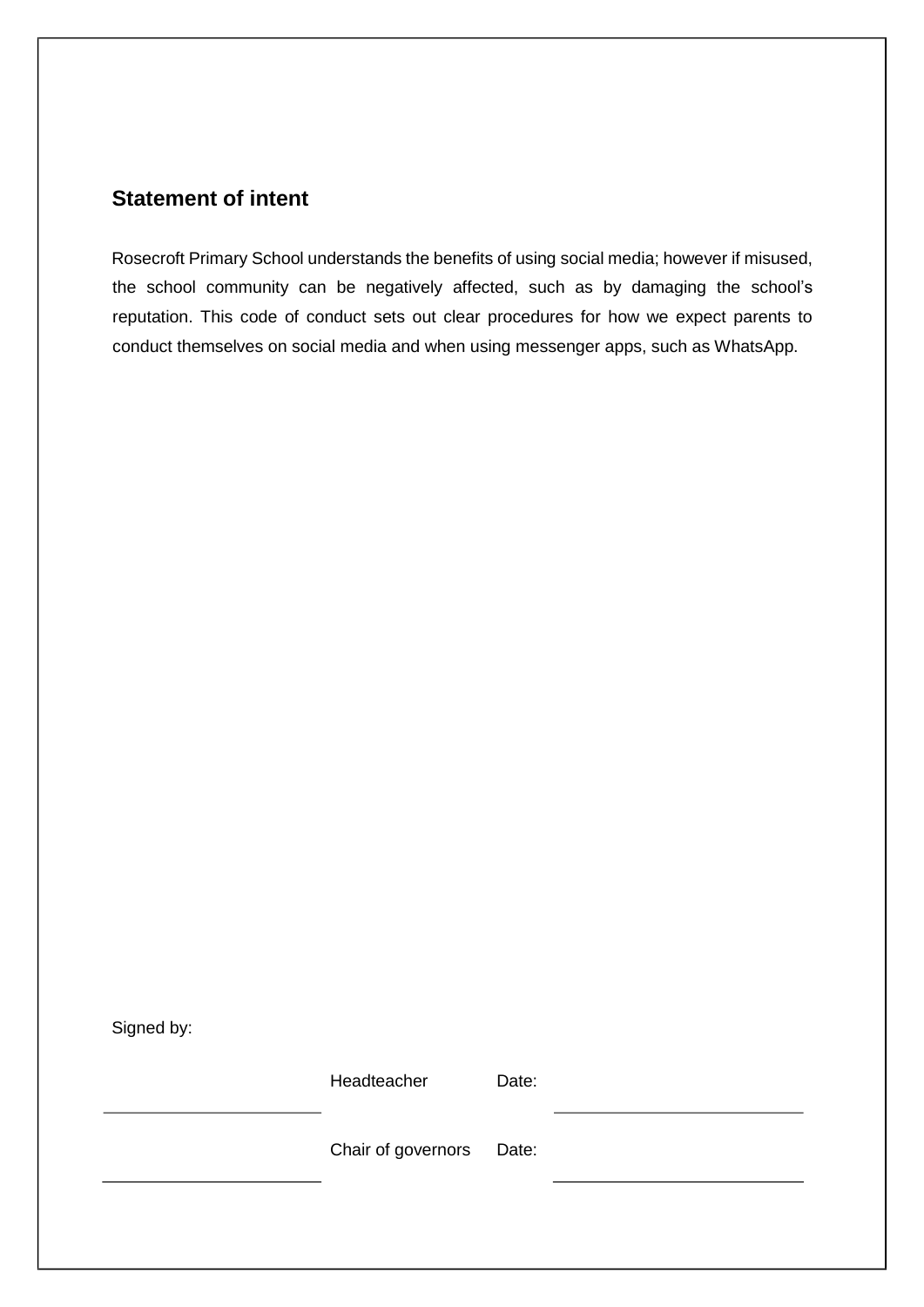# **Legal framework**

- 1.1. This policy has due regard to statutory legislation, including, but not limited to, the following:
	- Data Protection Act 1998
	- Defamation Act 2013
	- Protection of Freedoms Act 2012 (as amended)

### **E-safety and social media conduct**

- 2.1. Rosecroft Primary School expects parents to behave in a civilised nature online and will not tolerate any of the following behaviour online:
	- Posting defamatory 'statuses' about fellow parents, pupils, the school or its employees
	- Complaining about the school's values and methods on social media
- 2.2. The school has a **Complaints Procedures Policy** in place, to avoid parents broadcasting grievances online.
- 2.3. Parents will be made aware of their responsibilities regarding their use of social networking and their conduct online.
- 2.4. Breaches of this code of conduct will be taken seriously by the school and, in the event of illegal, defamatory, or discriminatory content, breaches could lead to prosecution.
- 2.5. Parents will not attempt to 'friend' or 'follow' any member of staff on social media.
- 2.6. Parents are instructed not to post anonymously or under an alias to evade the guidance given in this code of conduct.
- 2.7. Rosecroft Primary School retains the right to request any damaging material to be removed from social media platform.

## **Online messaging**

- 3.1. Rosecroft Primary School expects parents to use messaging apps, such as WhatsApp, for purposes beneficial to themselves and the school, and will not accept any of the following behaviour:
	- Sending abusive messages to fellow parents
	- Sending abusive messages about members of staff, parents or the school
	- Sending abusive messages to members of staff
- 3.2. The school appreciates the simplicity and ease of instant messaging online; keeping in contact outside of school can benefit the community by keeping the school community closer.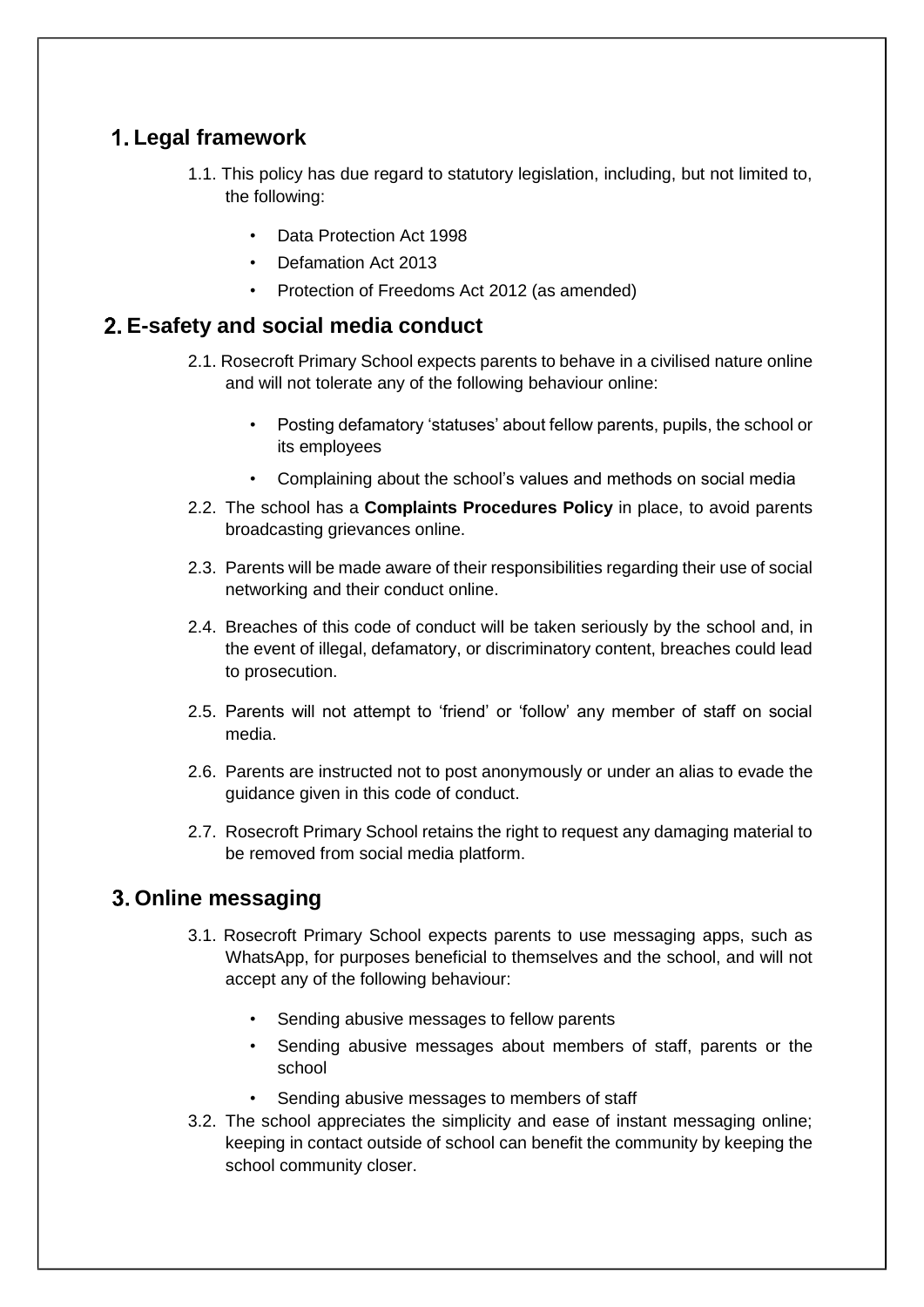- 3.3. Should any problems arise from contact over messaging apps, the school will act quickly by contacting parents directly, to stop any issues continuing.
- 3.4. Rosecroft Primary School can request a meeting with parents if any misconduct, such as sending abusive messages or posting defamatory statuses, occurs online.
- 3.5. The school's complaints procedure will be followed as normal if any members of the parent teacher association or governing body cause any discrepancies through their conduct whilst using online messaging.
- 3.6. The headteacher can, with the permission of the parent, view messages sent between members of the parental body in order to deal with problems quickly and effectively.
- 3.7. The headteacher can request that 'group chats' are closed down should any problems continue between parents or parental bodies.

#### **Monitoring and review**

- 4.1. The headteacher and governing board will review this code of conduct on an annual basis and will communicate any changes to all teachers and parents.
- 4.2. All parents will be required to read this code of conduct and agree to abide by any changes made.

### **Parent Agreement**

In summary, it is expected that all parents agree to this statement:

'I have read and understand the terms and conditions of this code of conduct.

I understand my obligations under this code of conduct and agree to comply fully with them whilst my child is a pupil at Rosecroft Primary School.

The school will not tolerate any of the following:

- Sending abusive messages to parents or teachers
- Sending abusive messages about parents and teachers
- Posting defamatory 'statuses' about other parents, pupils, teachers or the school
- Using social media to complain or post any grievances about the school's values and methods.'

To opt out of this agreement, parents must do so in writing to the school office.